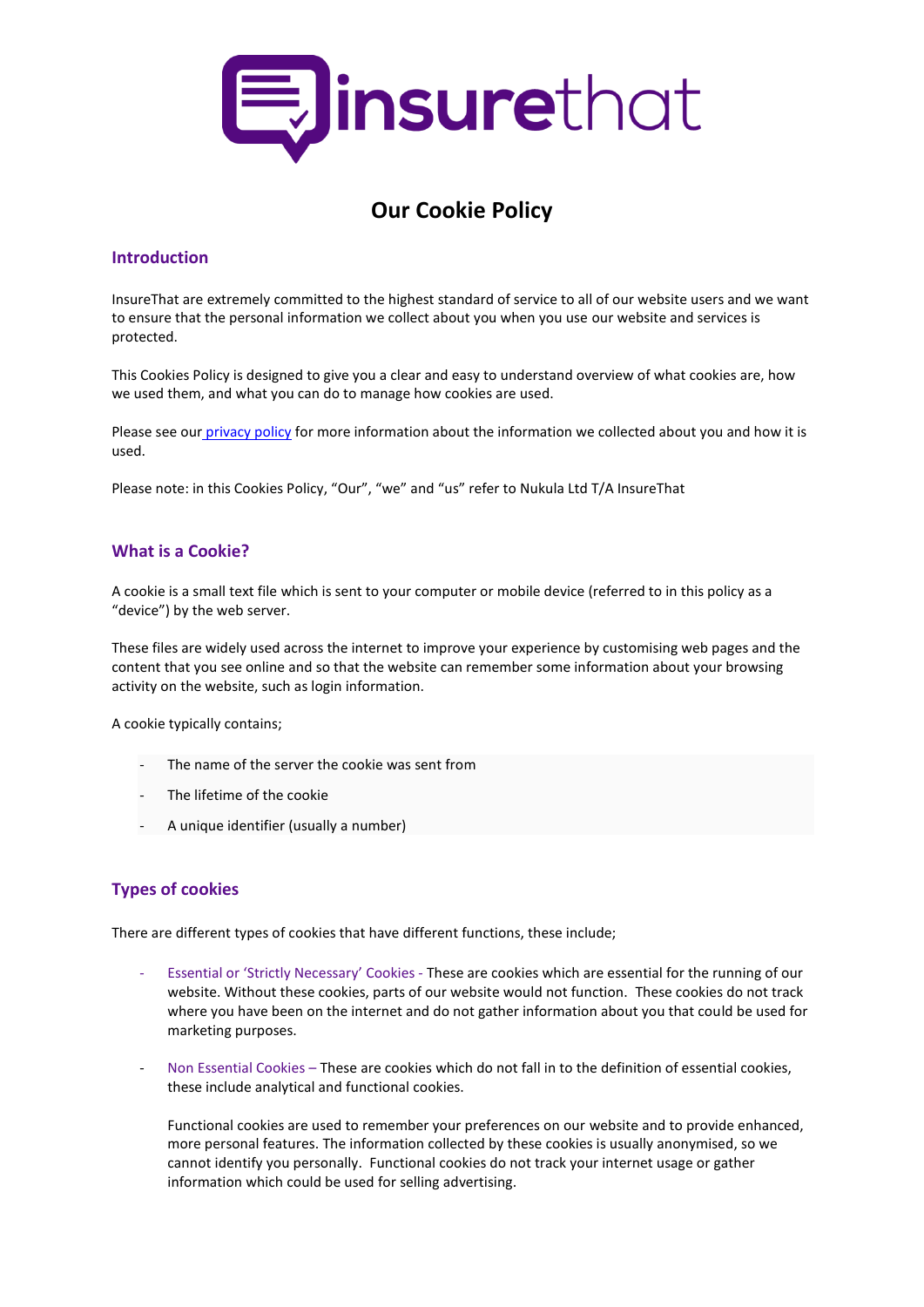

Analytical cookies are used to monitor the performance of our website, for example, to determine the number of page views and the number of unique users a website has. Web analytics services may be designed and operated by third parties. The information is anonymous, so it cannot be used to identify you and does not contain personal information such as your name and email address. This information is only used for statistical purposes

Cookies can also be classified on the basis of their lifespan;

- Session or Temporary Cookies These cookies will last for as long as you keep your browser open, so they expire when you close your browser.
- Persistent or Permanent Cookies These cookies will expire at a fixed point in time or if you manually remove them from your browser, which ever occurs first.

#### **How do we use Cookies?**

We use both session and persistent cookies on our website. Persistent cookies are used to help to find out how our website is being used and to help identify customers when they return to our website. We can learn which pages are being viewed and how many visitors are using the different sections of the site. This information helps us understand how useful the site is to our visitors, and how we can keep improving.

We use session cookies for some secure online customer services. These cookies let us make the login process function. We might also use a session cookie to pre-populate your details on one of our online forms. Session cookies allow customers to carry information across pages of the website without having to re-enter information. For example, if you log in to your customer account and then visit another page on the website, you will be able to go back in to your account without having to log back in.

#### **Which Cookies do we use?**

| <b>Cookie Name</b>         | <b>Purpose</b>                                                                                                                      | <b>Expiration</b><br><b>Time</b> | <b>Cookie</b><br><b>Type</b> |
|----------------------------|-------------------------------------------------------------------------------------------------------------------------------------|----------------------------------|------------------------------|
| Defaultsite_auth_<br>token | Cookie preserves the users' login state (i.e. once logged in,<br>the system remembers you are logged in for subsequent<br>requests) | Once<br>browser<br>closed        | Session                      |
| Quote                      | Cookie is set when starting a new quote process and<br>preserves the state of that quote should the browser be<br>closed.           | 1 year                           | Persistent                   |
| Lastuser                   | Cookie is set once a user logs in. Preserves the user name for<br>ease of use at next login (if user sets preference)               | 1 year                           | Persistent                   |
| Referrer                   | Cookie is used to track the origin of a quote session.                                                                              | 1 year                           | Persistent                   |

We also use some analytics tools which are provided by a third party; Google. Google Analytics cookies track the number of unique users of our website. These cookies do not collect personally identifiable information.

You can find more information about the information collected by th[e Google](https://support.google.com/analytics/answer/6004245?hl=en-GB) Analytics cookies on the Google [Analytics Privacy Policy.](https://support.google.com/analytics/answer/6004245?hl=en-GB)